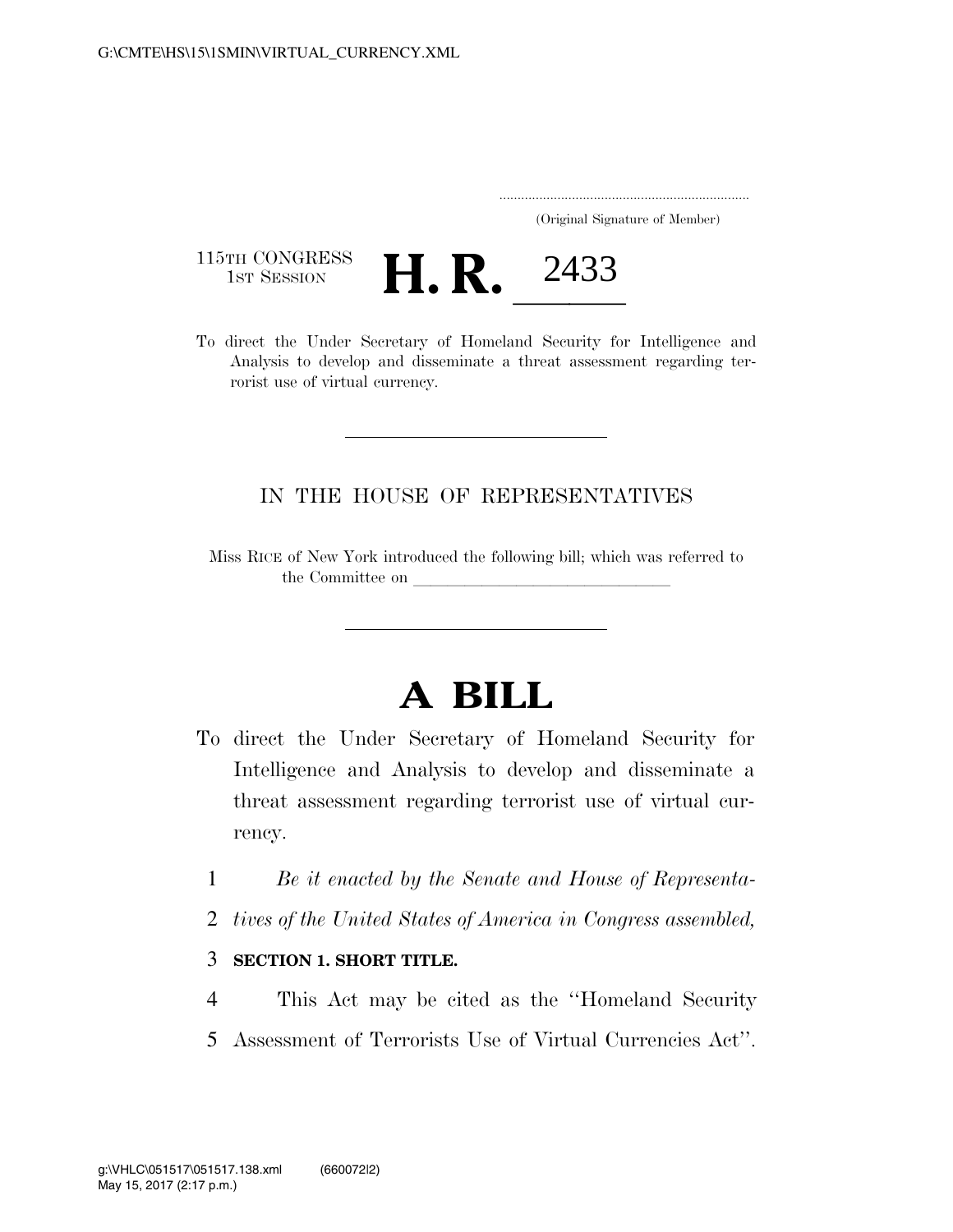## **SEC. 2. THREAT ASSESSMENT ON TERRORIST USE OF VIR-TUAL CURRENCY.**

 (a) IN GENERAL.—Not later than 120 days after the date of the enactment of this Act, the Under Secretary of Homeland Security for Intelligence and Analysis, as au- thorized by section 201(b)(1) of the Homeland Security Act of 2002 (6 U.S.C. 121), shall, in coordination with appropriate Federal partners, develop and disseminate a threat assessment regarding the actual and potential threat posed by individuals using virtual currency to carry out activities in furtherance of an act of terrorism, includ- ing the provision of material support or resources to a for- eign terrorist organization. Consistent with the protection of classified and confidential unclassified information, the Under Secretary shall share the threat assessment devel- oped under this section with State, local, and tribal law enforcement officials, including officials that operate with- in State, local, and regional fusion centers through the De- partment of Homeland Security State, Local, and Re- gional Fusion Center Initiative established in section 210A of the Homeland Security Act of 2002 (6 U.S.C. 124h).

- (b) DEFINITIONS.—In this section:
- (1) The term ''foreign terrorist organization'' means an organization designated as a foreign ter- rorist organization under section 219 of the Immi-gration and Nationality Act (8 U.S.C. 1189).